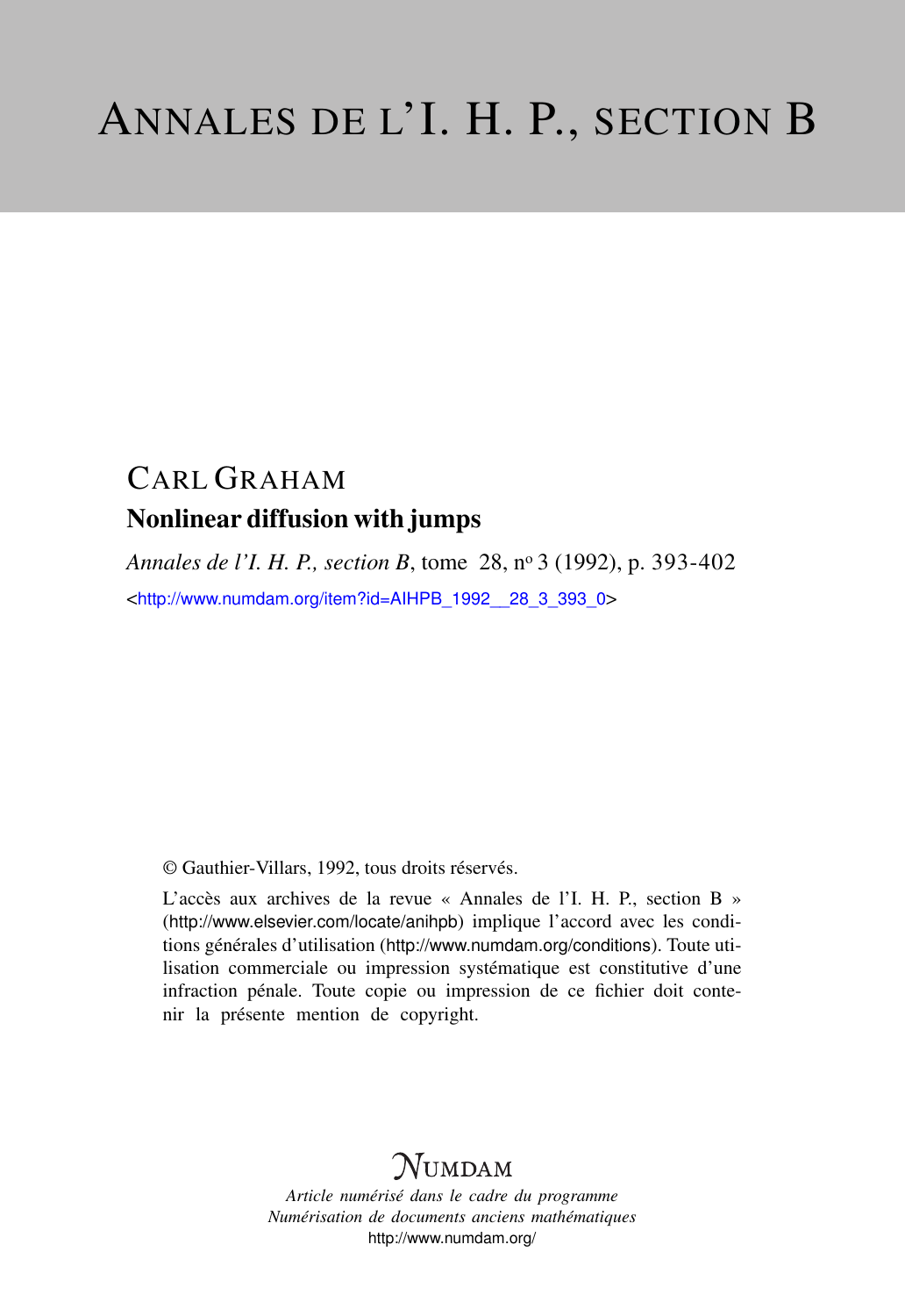Vol. 28, n° 3, 1992, p. 393-402. Probabilités et Statistiques

### Nonlinear diffusion with jumps

by

#### Carl GRAHAM

CMAP, École Polytechnique, 'U.R.A.-C.N.R.S. n° 756, 91128 Palaiseau, France

ABSTRACT.  $-$  We study McKean-Vlasov diffusions with jumps, given by nonlinear martingale problems with integro-differential operators, which may not always be represented as strong solutions to stochastic differential equations. We show existence and uniqueness by a contraction method on probability measures, using a coupling obtained by an adequate sample-path representation.

Key words : Nonlinear martingale problems, couplings, fixed-point methods, interacting particle systems, propagation of chaos.

RESUME. - Nous étudions des diffusions avec sauts de type McKean-Vlasov, données par des problèmes de martingales non-linéaires avec operateurs intégro-différentiels, qui ne peuvent pas toujours etre représentées en tant que solution forte d'équation différentielle stochastique. Nous montrons l'existence et l'unicité par une technique de contraction sur les mesures de probabilité, utilisant un couplage obtenu grace à une représentation trajectorielle adéquate.

Mots clés : Problèmes de martingales non linéaires, couplages, méthodes de points fixes, systèmes de particules en interaction, propagation de chaos.

Classification A.M.S. : Primary: 60 K 35. Secondary: 60 B 10, 60 J 75, 47 H 10.

Annales de l'Institut Henri Poincaré - Probabilités et Statistiques - 0246-0203 Vol. 28/92/03/393/10/\$ 3,00/© Gauthier-Villars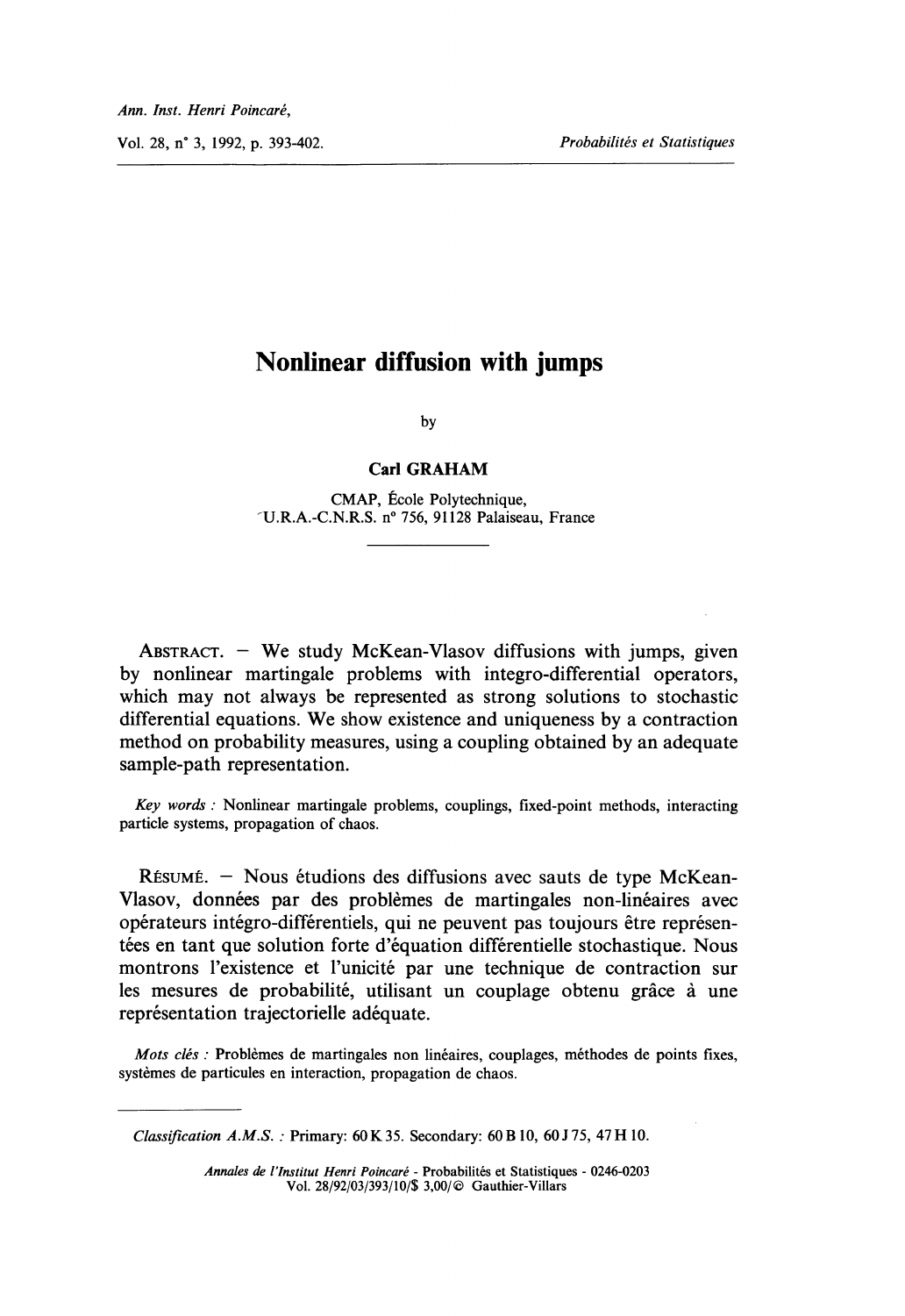#### 394 C. GRAHAM

#### INTRODUCTION

Nonlinear diffusions with jumps abound in applications as propagation of chaos limits for interacting particle systems. Even some apparently continuous processes are modelled using jumps corresponding to changes of state. For instance in Chromatography one wishes to analyse or separate a mixture of  $L$  different species. An inert fluid pushes the mixture through a long column partly full of an adsorbant medium. The particles of each species have different mobilities and different affinities with the adsorbant medium, and thus take different lengths of time to cross the column. There is competition between molecules both for access to the adsorbant medium and for space to diffuse. Experimentally there is a nonlinear effect: each molecule does not see individual molecules but reacts to their distributions. A probabilistic model for a chromatographic column is thus given by a nonlinear system of  $L$  interacting diffusions with jumps.

There are few results on existence and uniqueness for such nonlinear processes. It is natural to use fixed-point methods. A major difficulty comes from the mixture of integral and differential terms in the generator. For integral generators, regularity of the operator may lead to a contraction result on the martingale problem itself, as in Shiga-Tanaka [8] or Sznitman [9]. Elsewise one usually considers a stochastic differential equation on which to obtain a pathwise contraction result, as in Sznitman [10] and Tanaka [11]. Given a specific problem, usually modelled by a martingale problem, it is not always possible to obtain an equation with Lipschitz coefficients. In Graham [4], this was done (in a special  $L<sup>1</sup>$  setting) in the case of discrete set of jumps; this solved the Chromatography problem above. General representation theorems as in El-Karoui-Lepeltier [1] are of no avail, since they give no clue as to the regularity of coefficients.

Coupling is central in obtaining fixed-point results, especially when there is not a nice stochastic differential equation; for instance in Graham [3] and Graham-Metivier [5], time-change is used to get the coupling. When there is such an equation, coupling is automatic using the same driving terms, but pathwise computations and use of the Yamada-Watanabe theorem obscure this fact.

We first give a result when the differential part of the operator is linear, using a coupling specified by a martingale problem. Regularity assumptions are minimal, and generalize in this direction the results for pure-jump processes in Gerardi-Romiti [2] (obtained by a stochastic differential equation representation). It also generalizes the result in Shiga-Tanaka [8], and is adequate for Boltzmann-like models, where the jumps occur in the speeds and apart from that there is free flow.

The main result considers general nonlinear integro-differential operators; the only restrictions are bounded jump rate and natural Lipschitz

.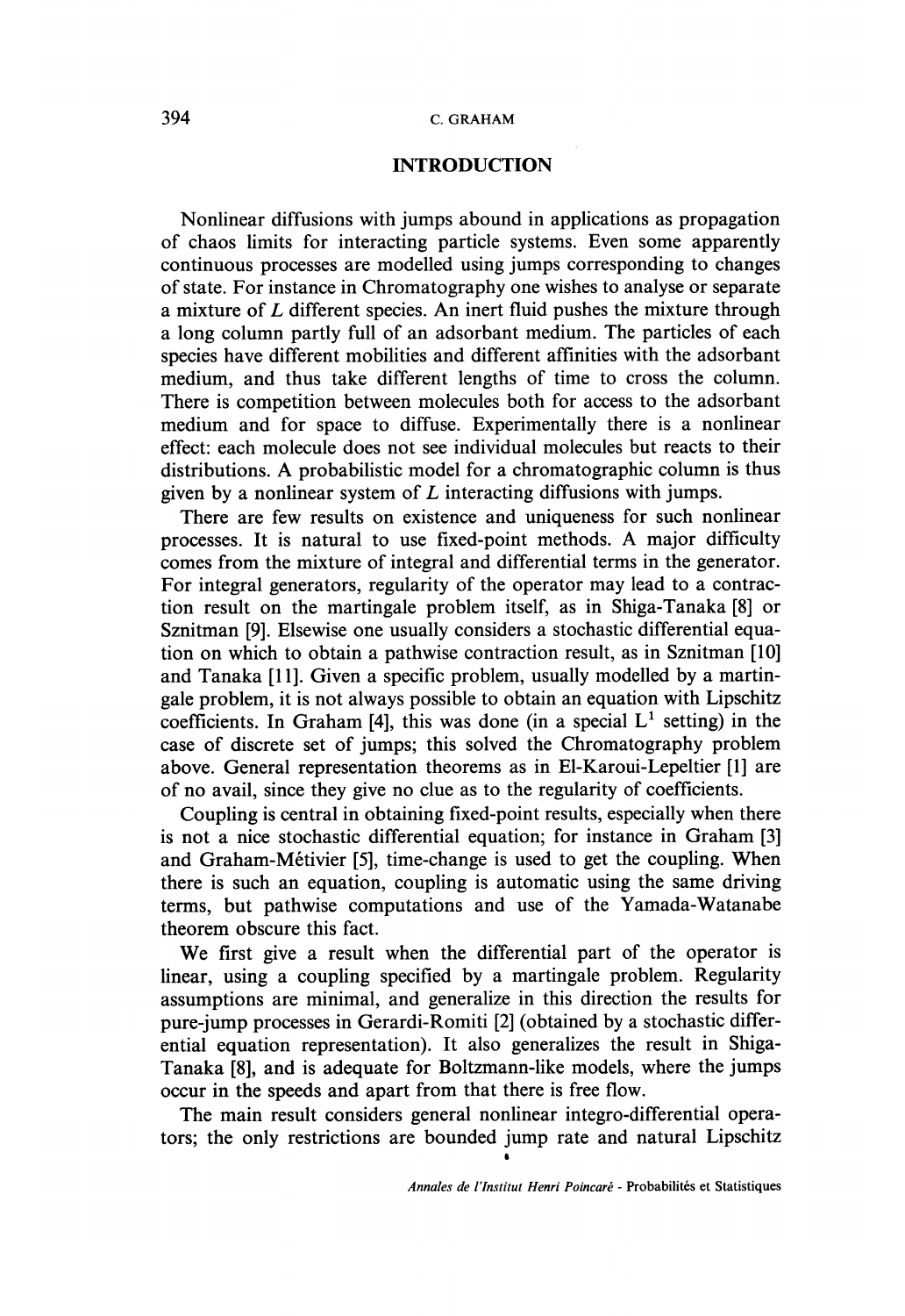assumptions. We tailor a sample-path representation for the coupling which ensures the paths of the two marginals stay close. We then devise an original recursive  $L<sup>1</sup>$  contraction scheme able to handle the accumulation of deviations due to the jumps. This result enables to consider finer models for Chromatography, where for example sorption effects on the adsorbant medium lead to a continuous set of jumps in the adsorbed phase. It also enables to consider particles with a continuum of states, for instance when the number of species  $L$  goes to infinity, or when we finely model the adsorbing medium using a continuum of adsorbed states corresponding to thermodynamical considerations.

#### 1. THE NONLINEAR PROBLEM AND ITS APPLICATIONS

Let  $\Omega = D(\mathbb{R}^+, \mathbb{R}^d)$  be the set of right continuous mappings with left-hand limits, X the canonical process,  $(\mathscr{F}_t)_{t\geq0}$  its filtration,  $D([0, T], \mathbb{R}^d)$ . We use the Skorohod topology, whose Borel  $\sigma$ -field coincides with the product  $\sigma$ -field; see Pollard [7].  $\langle , \rangle$  denotes duality brackets,  $\parallel \cdot \parallel$  the Euclidian norm, and  $\delta$  the Dirac measure. For a Borel space E,  $\Pi(E)$  is the topological space of probability measures on E under weak convergence, and  $M_h^+(E)$  is the set of positive bounded measures.

For  $1 \leq i, j \leq d$ ,  $\sigma_{ii}$  and  $b_i$  are real measurable functions on  $\mathbb{R}^d \times \Pi(\mathbb{R}^d)$ , and a is the matrix  $\sigma\sigma^*$ . Let  $\mu$  be measurable on  $\mathbb{R}^d \times \Pi(\mathbb{R}^d)$  with values in  $M_b^+$  ( $\mathbb{R}^d$  – { 0 }). Let  $\varphi$  be in  $C_b^2(\mathbb{R}^d)$ , x in  $\mathbb{R}^d$ , p in  $\Pi(\mathbb{R}^d)$ . We define the diffusion operator  $\mathscr L$  by

$$
\mathscr{L}\varphi(x,\,p) = \frac{1}{2}\sum_{i,\,j=1}^{d} a_{ij}(x,\,p)\,\partial_{ij}^2\varphi(x) + \sum_{i=1}^{d} b_i(x,\,p)\,\partial_i\varphi(x),\qquad (1.1)
$$

the pure jump operator  $\mathscr{J}$  by

$$
\mathscr{J}\varphi(x,\,p) = \int_{\mathbb{R}^d - \{\,0\,\}} (\varphi\,(x+h) - \varphi\,(x))\,\mu\,(x,\,p,\,dh),\tag{1.2}
$$

and the diffusion-with-jumps operator  $\mathcal{A} = \mathcal{L} + \mathcal{I}$ . The total mass of  $\mu$ ,  $\lambda$ (x, p) =  $\mu$ (x, p,  $\mathbb{R}^d$  - {0}), is the intensity or rate of jumps, and when  $\lambda$  does not vanish, the probability measure  $\pi = \mu/\lambda$  is the law of the amplitudes of jumps.

DEFINITION. - Let  $p \in \Pi(\mathbb{R}^d)$ . We say that  $P \in \Pi(\Omega)$  solves the nonlinear, or McKean-Vlasov, martingale problem starting at p if it solves the following inhomogenous martingale problem:  $P_0 = p$ , and for any  $\varphi$  in  $C_{b}^{2}(\mathbb{R}^{d})$ 

$$
M_t^{\varphi} = \varphi(X_t) - \varphi(X_0) - \int_0^t \mathscr{A} \varphi(X_s, P_s) ds \qquad (1.3)
$$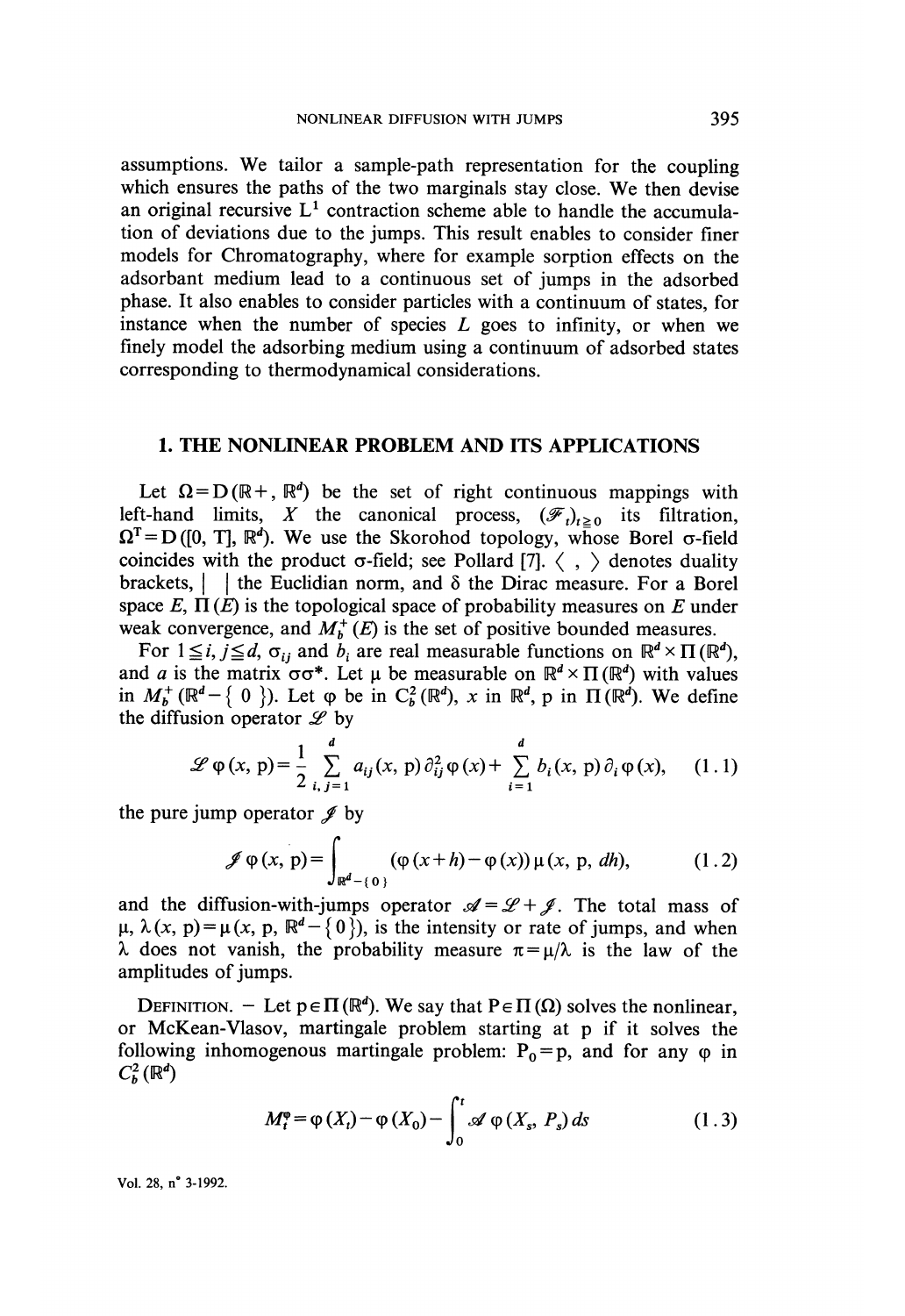is a local martingale under P, where  $(P<sub>t</sub>)<sub>t>0</sub>$  is the own set of timemarginals of P. Such a solution is called a McKean measure.

 $Remark. - This nonlinear problem can be seen as the Statistical$ Mechanics limit for a particle system. As soon as we prove uniqueness for the nonlinear problem, techniques developed in Sznitman ([9], [10]) apply to get propagation of chaos results in the mean-field, or Vlasov, limit. See Graham [4] for a result that is valid in the present context.

Let us give a probabilistic model for a chromatographic column. A particle position  $x = (y, z)$  consists in its spatial position y in  $\mathbb{R}^n$  and "state"  $z$ , 0 if adsorbed and 1 if desorbed. The system of particles evolves in  $(\mathbb{R}^n \times \{0, 1\})^L \subset \mathbb{R}^{(n+1)L} = \mathbb{R}^d$  and jumps between  $2^L$  possible states. Assume that the *j*-th particle,  $1 \le j \le L$ , is adsorbed at rate  $\alpha^{j}$  and desorbed at rate  $\beta^j$ , and follows a nonlinear diffusion in  $\mathbb{R}^n$  with operator  $\mathscr{L}_1^j$  when desorbed and  $\mathscr{L}_0^j$  when adsorbed. We then set  $\mathscr{L}^{j}(x, p) = z \mathscr{L}^{j}(y, p) + (1-z) \mathscr{L}^{j}(y, p)$ , acting on the y component, and  $\mu^{J}(x, p) = z\alpha^{J}(y, p)\delta_{(0, -1)}+(1-z)\beta^{J}(y, p)\delta_{(0, 1)}$ , where -1 and 1 correspond to the z component. Set  $\mathscr{A}^J = \mathscr{L}^J + \mathscr{J}^J$ . The particles follow a nonlinear system of martingale problems with jumps:  $P \in \Pi(D(\mathbb{R}^+, \mathbb{R}^{(n+1)L}))$  is such that for  $1 \leq j \leq L$ ,  $\varphi$  in  $C_b^2 (\mathbb{R}^{n+1})$ ,

$$
M_t^{\varphi} = \varphi(X_t^j) - \varphi(X_0^j) - \int_0^t \mathcal{A}^j \varphi(X_s^j, P_s) ds \qquad (1.4)
$$

are orthogonal martingales, where  $P_s$  is the law of  $(X_s^1, \ldots, X_s^L)$ . This model englobes McKean's caricature of the Boltzmann equation by a two-speed model of Maxwellian molecules in McKean [6] and Shiga-Tanaka [8], with additional streaming and diffusing, and other discretespeed Boltzmann equations.

Let  $E$  be a Polish space, with topology induced by a metric  $d$ . We may define on  $M_h^+(E)$  the metric of total variation

$$
V(\mu, \nu) = \sup \{ \langle \varphi, \mu \rangle - \langle \varphi, \nu \rangle; \|\varphi\|_{\infty} \leq 1 \}.
$$
 (1.5)

To define the Kantorovitch-Rubinstein metric on  $\Pi(E)$ , we use the Lipschitz semi-norm  $\|\phi\|_{L} = \inf\{K \geq 0; \forall x, y \in E, |\phi(x) - \phi(y)| \leq K d(x, y)\}\$ and set

$$
\rho(P, Q) = \sup \{ \langle \varphi, P \rangle - \langle \varphi, Q \rangle; ||\varphi||_{L} \le 1 \}
$$
 (1.6)

which is equal to the Vasserstein metric:

$$
\rho(P, Q) = \inf \left\{ \int_{E \times E} d(x, y) R(dx, dy); R \text{ has marginals } P \text{ and } Q \right\}. (1.7)
$$

If  $(E, d)$  is complete then so is  $(\Pi(E), \rho)$ , and  $\rho$  induces weak topology plus convergence of the first moment; see Zolotarev [12].

. Annales de l'Institut Henri Poincaré - Probabilités et Statistiques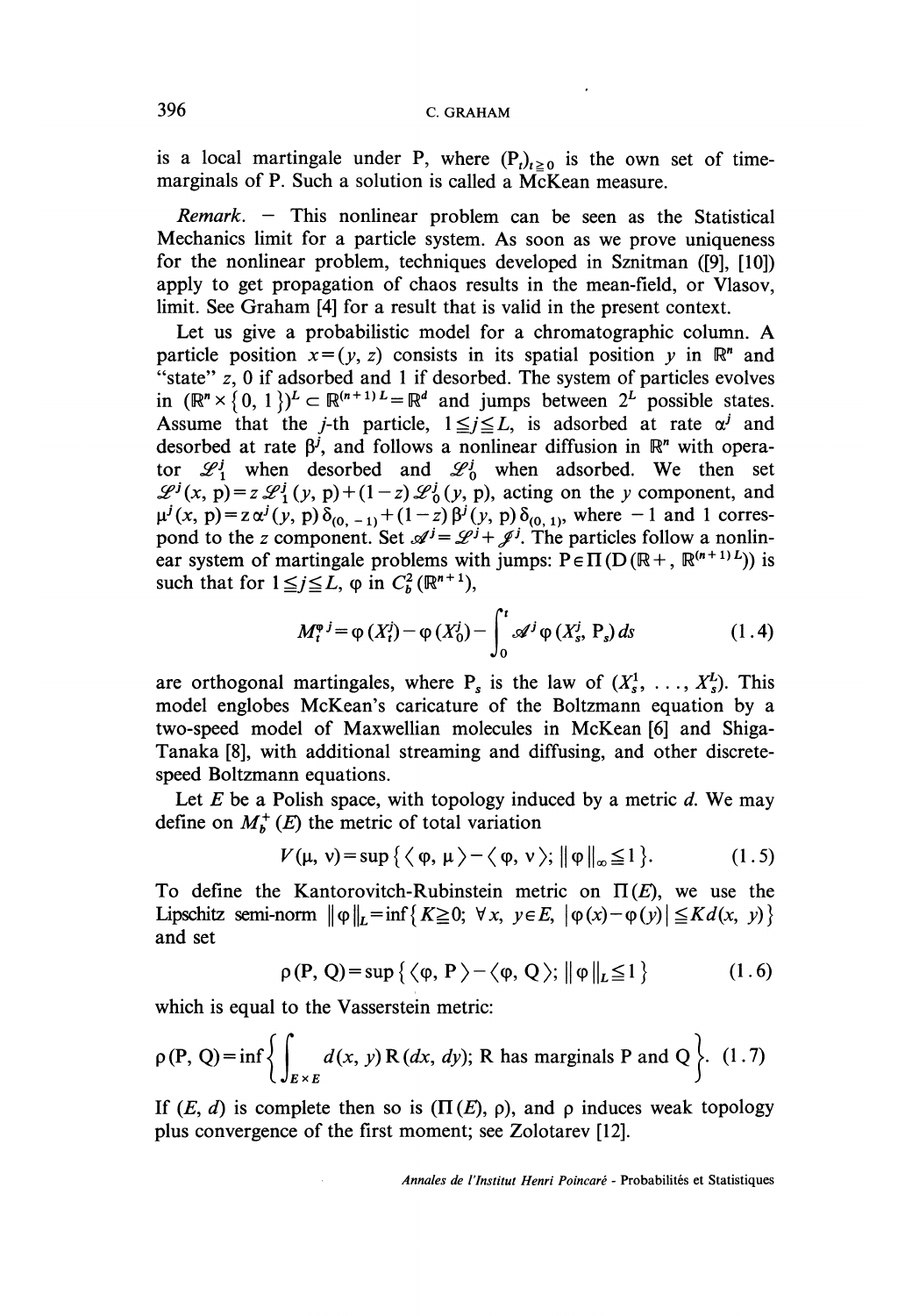p shall denote the Vasserstein metric for  $E = \mathbb{R}^d$  and  $d(x, y) = |x - y|$ .<br>  $D^T$  is the Vasserstein metric for a complete metric inducing the Skorohod topology on  $\Omega^T$ . We also consider the uniform metric topology on  $\Omega^T$ . We also consider the uniform metric  $\sup_{t \in \mathcal{T}} |X_t - Y_t|$  and the corresponding Vasserstein metric  $\Delta^T$ on  $\Pi(\Omega^T)$ . We have  $D^T \leq K\Delta^T$ . See Pollard [7] for details.

Adding a constant to  $\varphi$  does not change  $\langle \varphi, P \rangle - \langle \varphi, Q \rangle$  for probability measures P and Q, and we may restrict the supremum in  $(1.6)$  to functions vanishing at the origin. This definition extends nicely to jump measures since they are defined on  $\mathbb{R}^d$  - {0}, and we set on  $M_h^+(\mathbb{R}^d$  - {0})

$$
\rho(\mu, \nu) = \sup \{ \langle \varphi, \mu \rangle - \langle \varphi, \nu \rangle; \|\varphi\|_{L} \leq 1, \varphi(0) = 0 \}. \qquad (1.8)
$$

#### 2. THE RESULTS ON THE NONLINEAR PROBLEM

We now give two results, the first using the metric  $V$  and the second the metric p. We set

$$
m(x, p) = \int_{\mathbb{R}^d - \{0\}} h \mu(x, p, dh), v^{ij}(x, p) = \int_{\mathbb{R}^d - \{0\}} h^i h^j \mu(x, p, dh).
$$

THEOREM 2.1. - Assume that  $L(x, p)$  does not depend on p. Assume that for any Q in  $\Pi(\Omega^T)$ ,  $\lambda(.)$ ,  $Q_t$ ) is locally bounded and  $\sigma(.)$ ,  $Q_t$ ) and  $b(.)$ ,  $Q_t$ ) are locally Lipschitz on  $\mathbb{R}^d$ , uniformly in t, and that either  $\lambda(.)$ ,  $Q_t$ ),  $\sigma(.)$ ,  $Q_t$ ), and  $b(.)$ ,  $Q_t$ ) are bounded on  $\mathbb{R}^d$  uniformly in t, or P<sub>o</sub> has a second moment and the affine growth assumption holds:

$$
|b(x, Q_t)|^2 + \text{tr}(a(x, Q_t)) + |m(x, Q_t)|^2 + \text{tr}(v(x, Q_t)) \leq K_0 (1 + |x|^2).
$$

Assume furthermore that  $V(\mu(x, p), \mu(x, q)) \leq K V(p, q)$  uniformly in x. Then there is a unique McKean measure starting at  $P_0$ .

*Proof.* - We denote by  $V^T$  both the metric of total variation on  $\Pi(\Omega^T)$ and the semi-metric on  $\Pi(\Omega)$  obtained by projection. Let  $O^1$  and  $O^2$  be two laws on  $\Omega$ ,  $P^1$  and  $P^2$  be the solutions to the linear inhomogenous martingale problems in which the nonlinearity in  $(1.3)$  is replaced by the time-marginals  $(Q_t^1)_{t \ge 0}$  and  $(Q_t^2)_{t \ge 0}$ . These solutions are uniquely defined by classical results, the growth and moment assumptions being needed to prevent explosion and to enable L<sup>2</sup> stochastic calculus. We shall define a coupling of P<sup>1</sup> and P<sup>2</sup>: this is a probability measure P on  $\overline{\Omega} = \Omega \otimes \Omega$ having first marginal  $P^1$  and second marginal  $P^2$ .  $\overline{\Omega}$  is identified with  $D(\mathbb{R}^+, \mathbb{R}^d \times \mathbb{R}^d)$ , with canonical process

$$
\bar{X}=(X^1, X^2)=(X^{1,1}, \ldots, X^{1,d}, X^{2,1}, \ldots, X^{2,d}).
$$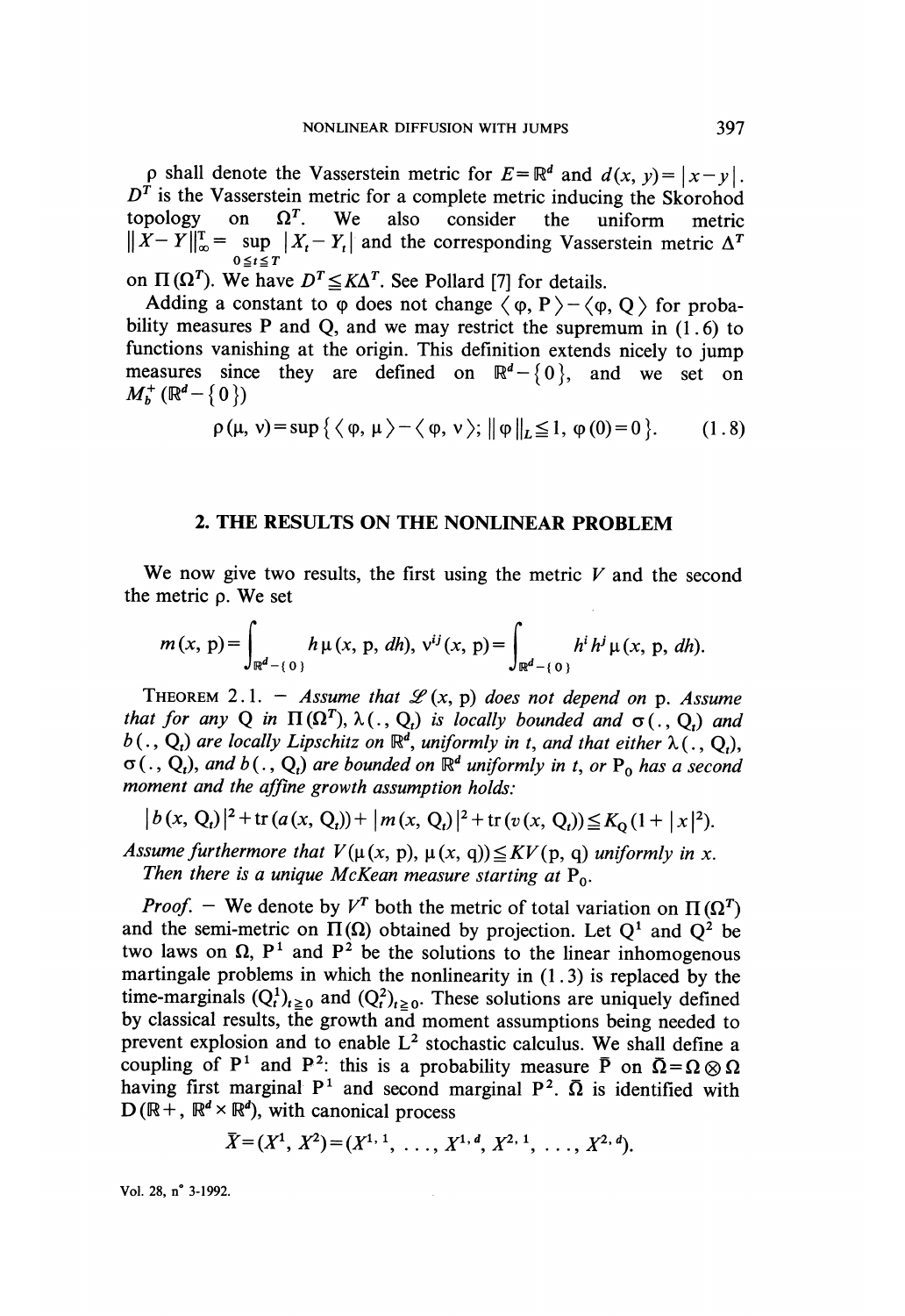$\bar{P}$  will be defined as the solution to a linear inhomogeneous martingale problem with operator  $\vec{A} = \vec{L} + \vec{l}$ . We define

$$
\overline{\mathscr{L}}_t \varphi(\overline{x}) = \overline{\mathscr{L}} \varphi(\overline{x}) = \overline{\mathscr{L}}^1 \varphi(\overline{x}) + \overline{\mathscr{L}}^2 \varphi(\overline{x}) + \overline{\mathscr{L}}^{12} \varphi(\overline{x}) \tag{2.1}
$$

with for  $k = 1, 2$ , setting  $\bar{x} = (x^1, x^2) = (x^{1, 1}, \dots, x^{1, d}, x^{2, 1}, \dots, x^{2, d})$ ,

$$
\mathcal{D}^{k} \varphi(\bar{x}) = \frac{1}{2} \sum_{i,j=1}^{d} a_{ij}(x^{k}) \partial_{(k,i)(k,j)}^{2} \varphi(\bar{x}) + \sum_{i=1}^{d} b_{i}(x^{k}) \partial_{(k,i)} \varphi(\bar{x})
$$
\n
$$
\mathcal{D}^{12} \varphi(\bar{x}) = \frac{1}{2} \sum_{i,j=1}^{d} ((\sigma(x^{1}) \sigma(x^{2})^{*})_{ij} \partial_{(1,i)(2,j)}^{2} + (\sigma(x^{2}) \sigma(x^{1})^{*})_{ij} \partial_{(2,i)(1,j)}^{2}) \varphi(\bar{x}).
$$
\n(2.2)

By the Hahn-Jordan decomposition theorem, there are orthogonal positive measure kernels  $\mu^{12}$ ,  $v^1$ ,  $v^2$  such that  $\mu(x^k, Q^k) = \mu^{12}(x^1, x^2) + v^k(x^1, x^2)$ . We then define

$$
\mathcal{J}\varphi(\bar{x}) = \int_{\mathbb{R}^{d} - \{0\}} (\varphi(x^{1} + h, x^{2} + h) - \varphi(x^{1}, x^{2})) \mu_{t}^{12}(x^{1}, x^{2}, dh) \n+ (\varphi(x^{1} + h, x^{2}) - \varphi(x^{1}, x^{2})) \nu_{t}^{1}(x^{1}, x^{2}, dh) \n+ (\varphi(x^{1}, x^{2} + h) - \varphi(x^{1}, x^{2})) \nu_{t}^{2}(x^{1}, x^{2}, dh).
$$
 (2.3)

For  $\bar{P}_0$  we take the law concentrated on the diagonal with marginals  $P_0$ .

It is easy to see this martingale problem has an unique solution which is indeed a coupling. A simple examination of the martingale problem satisfied by  $X^1 - X^2$  plus uniqueness shows that  $X^1$  is equal to  $X^2$  up to the first time  $\tau$  that they do not jump together, and the corresponding jump measure is  $v^1 + v^2$ . If  $\|\varphi\|_{\infty} \leq 1$ ,

$$
\langle \varphi, P^1 \rangle - \langle \varphi, P^2 \rangle = \bar{E} (\varphi (X^1) - \varphi (X^2)) \leq 2 \bar{P} (\tau \leq T) \qquad (2.4)
$$

and since the total mass of  $v_t^1(x, x) + v_t^2(x, x)$  is  $V(\mu(x, Q_t^1), \mu(x, Q_t^2)),$ we have

$$
V^{T}(\mathbf{P}^{1}, \mathbf{P}^{2}) \leq 2 \bar{\mathbf{P}}(\tau \leq T) \leq 2 \left(1 - \exp\left(\int_{0}^{T} KV(Q_{t}^{1}, Q_{t}^{2})) dt\right)\right)
$$
  

$$
\leq 2 K \int_{0}^{T} V^{t}(Q^{1}, Q^{2}) dt \quad (2.5)
$$

and a standard contraction argument finishes the proof.  $\Box$ 

THEOREM 2.2. - Assume  $\sigma$ , b, and  $\mu$  uniformly Lipschitz and  $\lambda$  uniformly bounded:  $\lambda(x, p) \leq c$  and  $|\sigma(x, p) - \sigma(y, q)| + |b(x, p) - b(y, q)| +$  $p(\mu(x, p), \mu(y, q)) \le K(|x - y| + \rho(p, q))$ . Assume that either  $\sigma$  and b are bounded or  $P_0$  has a second moment and  $b$  are bounded, or  $\mathbf{P}_0$  has a second moment and  $|m(x, p)|^2 + \text{tr}(v(x, p)) \leq K(1 + |x|^2)$  uniformly in p.

Then there is a unique McKean measure starting at  $P_0$ .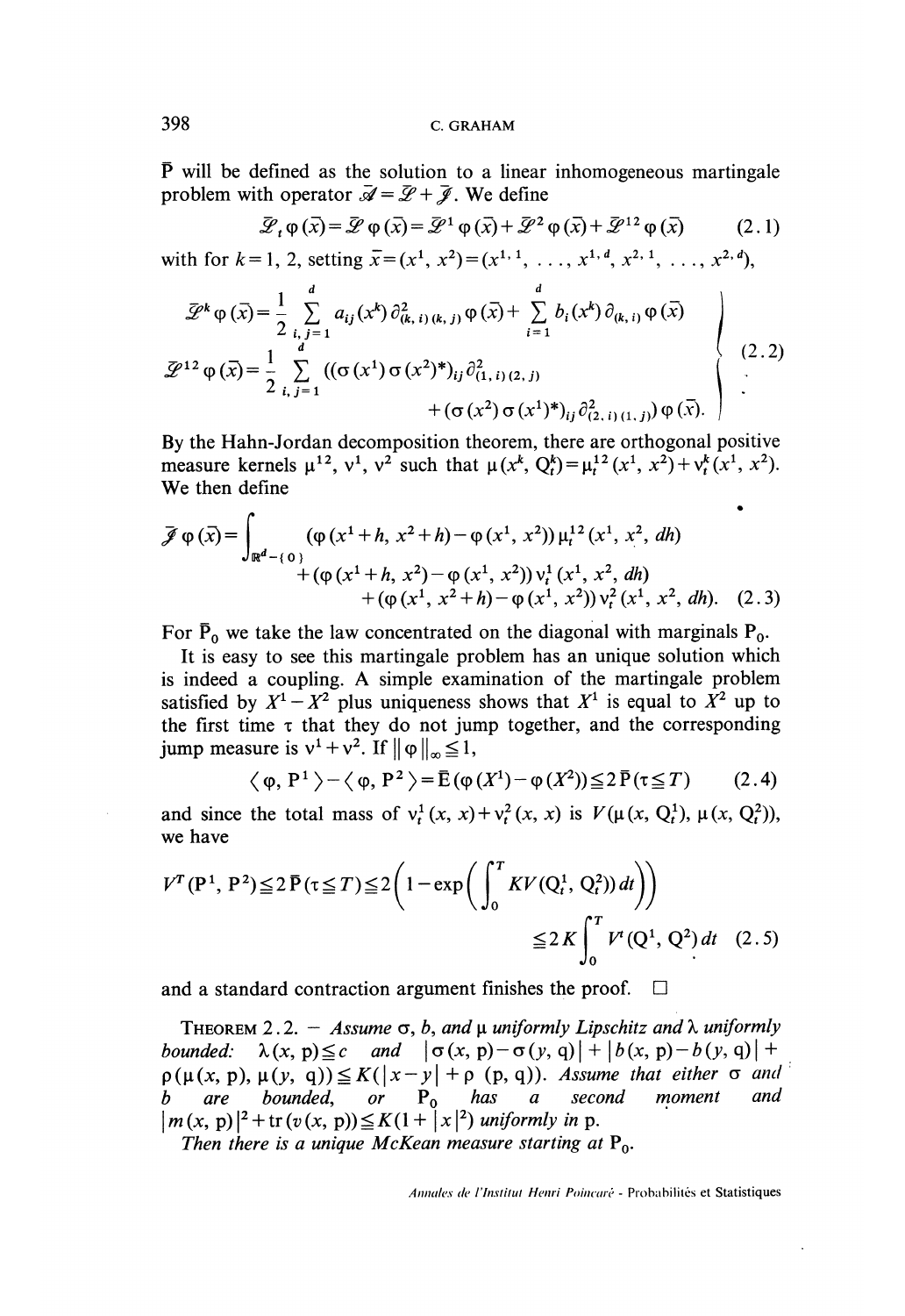*Proof.* - For laws Q<sup>1</sup> and Q<sup>2</sup> on  $\Omega$  we shall give a pathwise representation  $X^1$  and  $X^2$  of the solutions  $P^1$  and  $P^2$  of the linear martingale problems corresponding to  $(Q_t^1)_{t \ge 0}$  and  $(Q_t^2)_{t \ge 0}$ . These solutions exist and are unique by classical results, the growth and moment assumptions preventing explosion and ensuring  $L^2$  stochastic integrands. We shall strive to construct  $X<sup>1</sup>$  and  $X<sup>2</sup>$  as close as possible.

Since the rate of jumps is bounded by  $c$ , we shall set the times of jumps in advance using a Poisson process of rate  $c$ . Between jumps the paths follow Ito stochastic differential equations. The Poisson process and Brownian motion will be chosen the same for  $X<sup>1</sup>$  and  $X<sup>2</sup>$ . Since the law of jumps varies from point to point, we shall chose the joint law along the way in the best possible fashion.

We take a Brownian motion B, a random variable  $X_0$  with law  $P_0$ , and a Poisson process N of rate c with jump-times  $(T_n)_{n\geq 1}$ , all independent. We define a probability kernel

$$
\bar{\pi}(x, p) = \frac{1}{c} \mu(x, p) + \left(1 - \frac{\lambda(x, p)}{c}\right) \delta_0.
$$
 (2.6)

Thus all the space-time dependency has been put in the law of the jumps, and we replace a varying rate by a larger constant rate by allowing jumps of amplitude 0:

$$
\mathscr{J}\varphi(x,\,p)=c\int_{\mathbb{R}^d}(\varphi(x+h)-\varphi(x))\,\overline{\pi}\,(x,\,p,\,dh). \tag{2.7}
$$

By  $(1.8)$ ,

$$
\rho(\bar{\pi}(x, p), \bar{\pi}(y, q)) = (1/c) \rho(\mu(x, p), \mu(y, q)) \leq (K/c) (|x - y| + \rho(p, q)).
$$

We assume  $c \ge 1$  for simplicity of notations.

Take  $T_0=0$ ,  $X_0^1=X_0^2=X_0$ , and assume the processes are defined up to  $T_{n-1}$ . For  $k = 1, 2$ , define  $X^k$  between  $T_{n-1}$  and  $T_n$ - as the solution of

$$
dX_t^k = \sigma(X_t^k, Q_t^k) dB_t + b(X_t^k, Q_t^k) dt
$$
 (2.8)

starting at  $X_{T_{n-1}}^*$ . Then choose  $(X_{T_n}^1 - X_{T_n}^1, X_{T_n}^2 - X_{T_{n-1}}^2)$  conditionally on the past, independently of the rest, according to the law  $R_n$  having marginals  $\bar{\pi}(X_{T_n}^1, Q_{T_n}^1)$  and  $\bar{\pi}(X_{T_n}^2, Q_{T_n}^2)$  such that

$$
\rho\left(\bar{\pi}\left(X_{T_n}^1,\,Q_{T_n}^1\right),\,\bar{\pi}\left(X_{T_n}^2,\,Q_{T_n}^2\right)\right)=\int_{\mathbb{R}^d\times\mathbb{R}^d} \left|x-y\right|\mathcal{R}_n(dx,\,dy). \quad (2.9)
$$

This choice is logical considering (1.7), and  $R_n$  exists according to a simple minimisation argument for continuous functions on compact sets. We thus have constructed processes  $X^1$  and  $X^2$  having laws  $P^1$  and  $P^2$ .

Now take  $T \in \mathbb{R}^+$ .  $\Delta^T(\mathbb{P}^1, \mathbb{P}^2) \leq E(||X^1 - X^2||_{\infty}^T)$ , and we wish to get a contraction estimate relating this to  $\Delta^T(Q^1, Q^2)$ . We denote  $T_n \wedge T$  again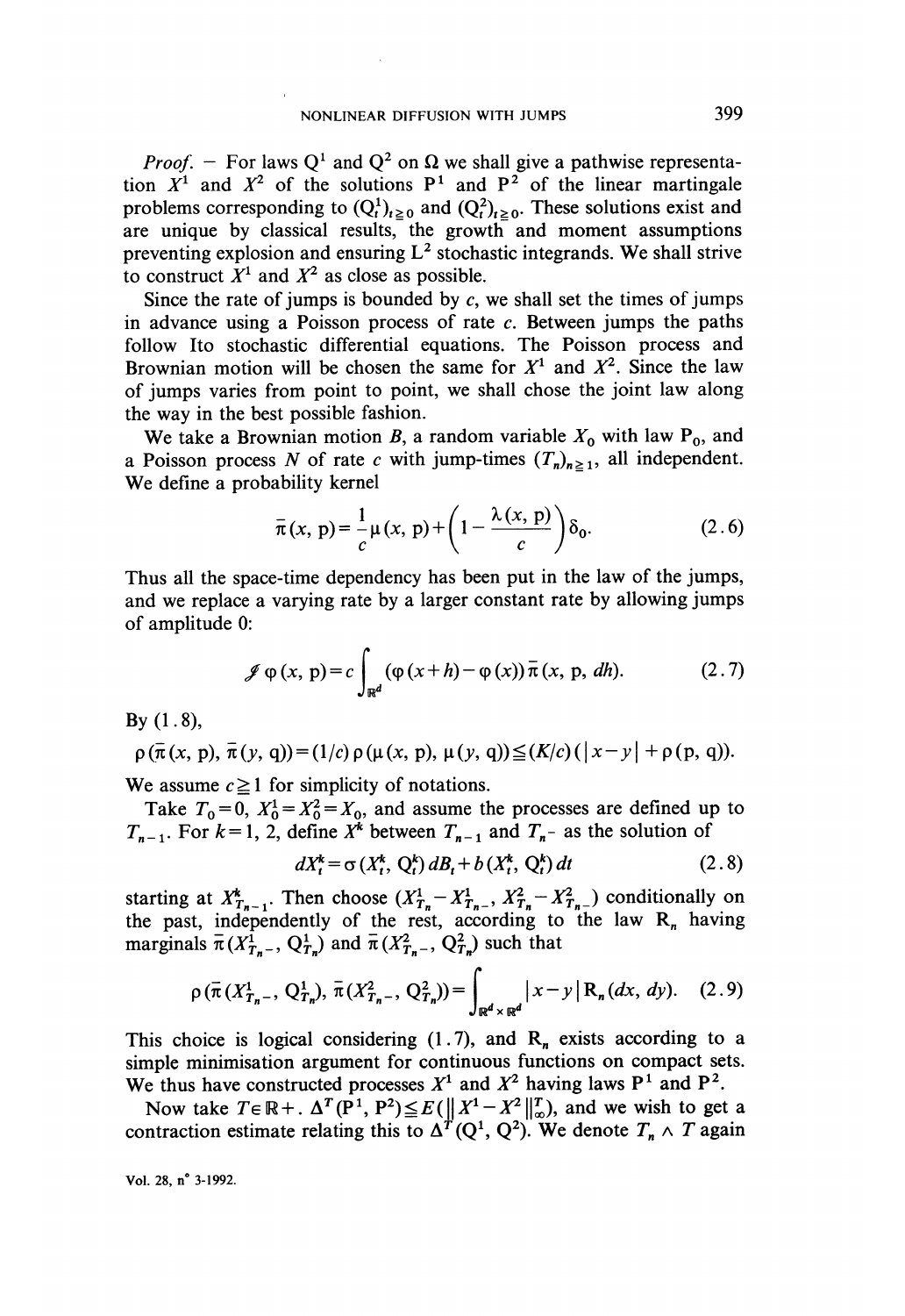by 
$$
T_n
$$
, and  $||X^1 - X^2||_{\infty}^T$  by  $S_n$ . We wish to find constants  $C_n$  such that  
\n
$$
E(S_n) \leq C_n \Delta^T (Q^1, Q^2).
$$
\n
$$
S_n = \sup_{0 \leq t \leq T_n} |X_t^1 - X_t^2| = |X_{T_n}^1 - X_{T_n}^2| \vee \sup_{0 \leq t < T_n} |X_t^1 - X_t^2|
$$
\n
$$
\leq |(X_{T_n}^1 - X_{T_n-}^1) - (X_{T_n}^2 - X_{T_n-}^2)| + |X_{T_n-}^1 - X_{T_n-}^2| \vee \sup_{0 \leq t < T_n} |X_t^1 - X_t^2|
$$
\n
$$
\leq |(X_{T_n}^1 - X_{T_n-}^1) - (X_{T_n}^2 - X_{T_n-}^2)| + \sup_{0 \leq t < T_n} |X_t^1 - X_t^2|, \quad (2.10)
$$
\n
$$
E(|(X_{T_n}^1 - X_{T_n-}^1) - (X_{T_n}^2 - X_{T_n-}^2)|) = E\left(\int_{\mathbb{R}^d \times \mathbb{R}^d} |x - y| R_n(dx, dy)\right)
$$
\n
$$
= E(\rho(\bar{\pi}(X_{T_n-}^1, Q_{T_n}^1), \bar{\pi}(X_{T_n-}^2, Q_{T_n}^2)))
$$
\n
$$
\leq KE(|X_{T_n-}^1 - X_{T_n-}^2| + \Delta^T (Q^1, Q^2))
$$
\n
$$
\leq K(E(\sup |X_t^1 - X_t^2|) + \Delta^T (Q^1, Q^2)), \quad (2.11)
$$

and thus we get

$$
E(S_n) \leq (1+K) E\left(\sup_{0 \leq t \leq T_n} |X_t^1 - X_t^2| \right) + K\Delta^T (Q^1, Q^2).
$$
 (2.12)  
\n
$$
\sup_{0 \leq t \leq T_n} |X_t^1 - X_t^2| \leq S_{n-1} \vee \sup_{T_{n-1} \leq t \leq T_n} |X_t^1 - X_t^2|
$$
  
\n
$$
\leq S_{n-1} \vee (|X_{T_{n-1}}^1 - X_{T_{n-1}}^2| + \sup_{T_{n-1} \leq t \leq T_n} |(X_t^1 - X_{T_{n-1}}^1) - (X_t^2 - X_{T_{n-1}}^2)|)
$$
  
\n
$$
\leq S_{n-1} + \sup_{T_{n-1} \leq t \leq T_n} |(X_t^1 - X_{T_{n-1}}^1) - (X_t^2 - X_{T_{n-1}}^2)|, \quad (2.13)
$$

and since  $(X_t^1 - X_{T_{n-1}}^1) - (X_t^2 - X_{T_{n-1}}^2)$  is equal to

$$
\int_{T_{n-1}}^t (\sigma(X_s^1, Q_s^1) - \sigma(X_s^2, Q_s^2)) dB_s + \int_{T_{n-1}}^t (b(X_s^1, Q_s^1) - b(X_s^2, Q_s^2)) ds
$$

using the Burkholder-Davis-Gundy inequalities we have

 $\overline{a}$ 

$$
E\left(\sup_{T_{n-1} < t < T_n} |(X_t^1 - X_{T_{n-1}}^1) - (X_t^2 - X_{T_{n-1}}^2)|\right) \\
\leq E\left(C\left(\int_{T_{n-1}}^{T_n} (\sigma(X_s^1, Q_s^1) - \sigma(X_s^2, Q_s^2))^2 ds\right)^{1/2} + \int_{T_{n-1}}^{T_n} |b(X_s^1, Q_s^1) - b(X_s^2, Q_s^2)| ds\right). \tag{2.14}
$$

Using the Lipschitz properties, for some constant K this is bounded by

$$
K(T+\sqrt{T})\bigg(E\bigg(\sup_{0\leq t\leq T_n}|X_t^1-X_t^2|\bigg)+\Delta^T(Q^1,Q^2)\bigg). \qquad(2.15)
$$

Annales de l'Institut Henri Poincaré - Probabilités et Statistiques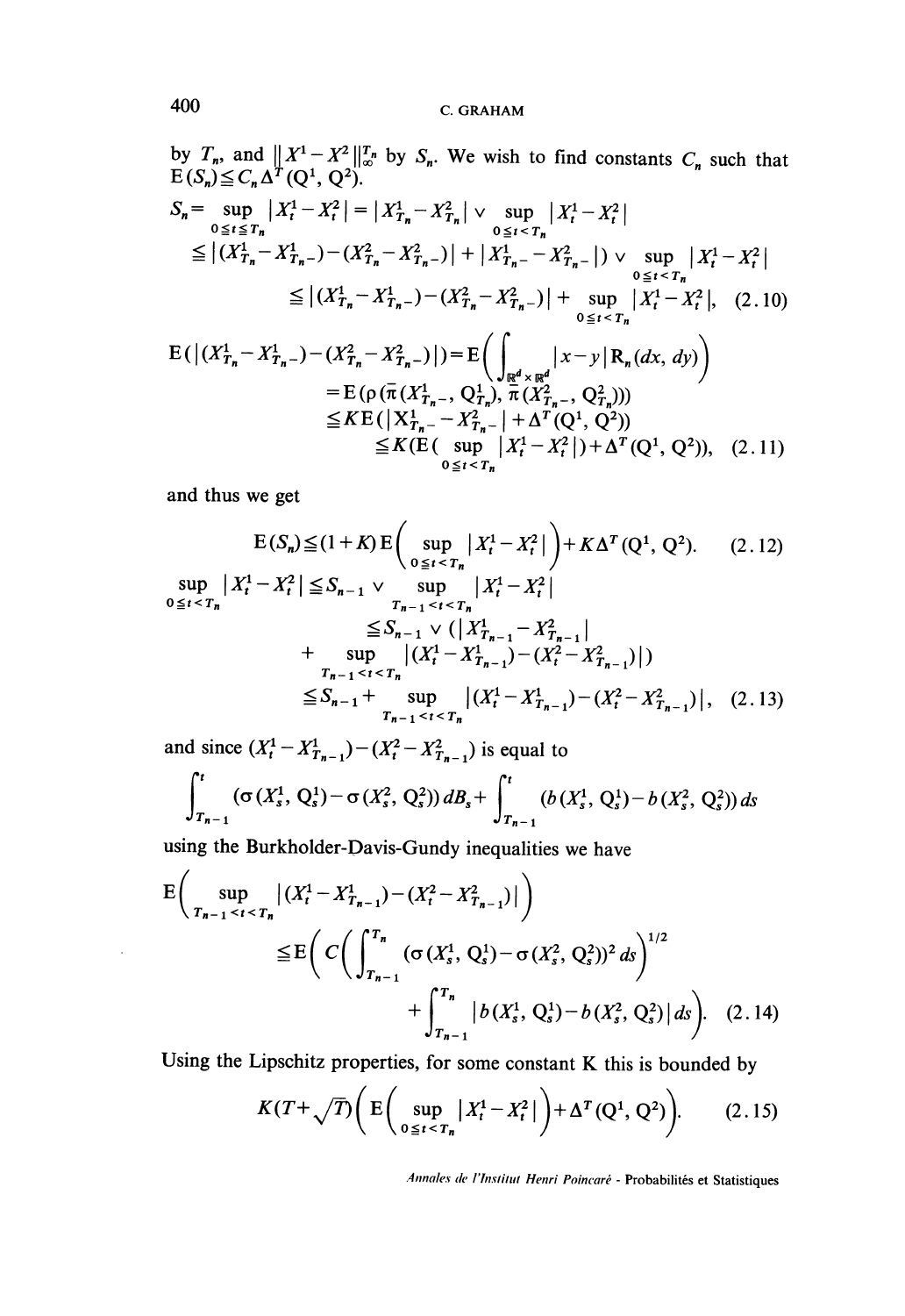We take T small enough for  $K(T+\sqrt{T}) < 1$ . Using (2.13) and (2.15),

$$
E\left(\sup_{0\leq t\leq T_n}|X_t^1 - X_t^2|\right)
$$
  
 
$$
\leq \frac{E(S_{n-1})}{1 - K(T + \sqrt{T})} + \frac{K(T + \sqrt{T})}{1 - K(T + \sqrt{T})} \Delta^T(Q^1, Q^2), \quad (2.16)
$$

which together with (2.12) gives

$$
E(S_n) \leq \frac{1+K}{1-K(T+\sqrt{T})} E(S_{n-1}) + \frac{K(1+T+\sqrt{T})}{1-K(T+\sqrt{T})} \Delta^T (Q^1, Q^2). \quad (2.17)
$$

Set  $a = \frac{1+K}{1-K(T+\sqrt{T})}$  and  $b = \frac{K(1+T+\sqrt{T})}{1-K(T+\sqrt{T})}$ . Notice that  $a > 1$  and  $b/(a-1) = 1$ . By a simple affine recursion argument,

$$
E(S_n) \le a^n (E(S_0) + \Delta^T (Q^1, Q^2)) - \Delta^T (Q^1, Q^2) = (a^n - 1) \Delta^T (Q^1, Q^2).
$$
 (2.18)

Now

$$
\sup_{0 \le t \le T} |X_t^1 - X_t^2| \le \sup_{0 \le t \le T_{N_T}} |X_t^1 - X_t^2| \vee \sup_{T_{N_T} < t \le T} |X_t^1 - X_t^2|. \tag{2.19}
$$

and after reasoning as for  $(2.13)$ ,  $(2.14)$ ,  $(2.15)$ , conditional expectations give

$$
\mathbf{E}\left(\sup_{0\leq t\leq T}|X_{t}^{1}-X_{t}^{2}|\right) \leq \mathbf{E}(S_{N_{T}})+K(T+\sqrt{T})(E(\sup_{0\leq t\leq T}|X_{t}^{1}-X_{t}^{2}|)+\Delta^{T}(Q^{1}, Q^{2})) \quad (2.20)
$$

and using  $(2.18)$ 

$$
E\left(\sup_{0 \le t \le T} |X_t^1 - X_t^2| \right) \le \frac{E(a^{N_T}) - 1 + K(T + \sqrt{T})}{1 - K(T + \sqrt{T})} \Delta^T(Q^1, Q^2)
$$
  
 
$$
\le \frac{e^{(a-1)cT} - 1 + K(T + \sqrt{T})}{1 - K(T + \sqrt{T})} \Delta^T(Q^1, Q^2). \quad (2.21)
$$

We see that for a sufficiently small  $T$ , depending only on  $K$  and  $c$ , we have

$$
\Delta^{T}(\mathbf{P}^{1}, \mathbf{P}^{2}) \leq \mathbf{E}(\sup_{0 \leq t \leq T} |X_{t}^{1} - X_{t}^{2}|) \leq \frac{1}{2} \Delta^{T}(\mathbf{Q}^{2}, \mathbf{Q}^{2}).
$$
 (2.22)

This certainly proves uniqueness of the McKean measure on [0, 7]. For existence, we must be careful: the Borel  $\sigma$ -field generated by  $\Delta^T$  does not coincide with the product  $\sigma$ -field, and the probability laws we deal with are only defined on the latter. Nevertheless, the classical iteration method for